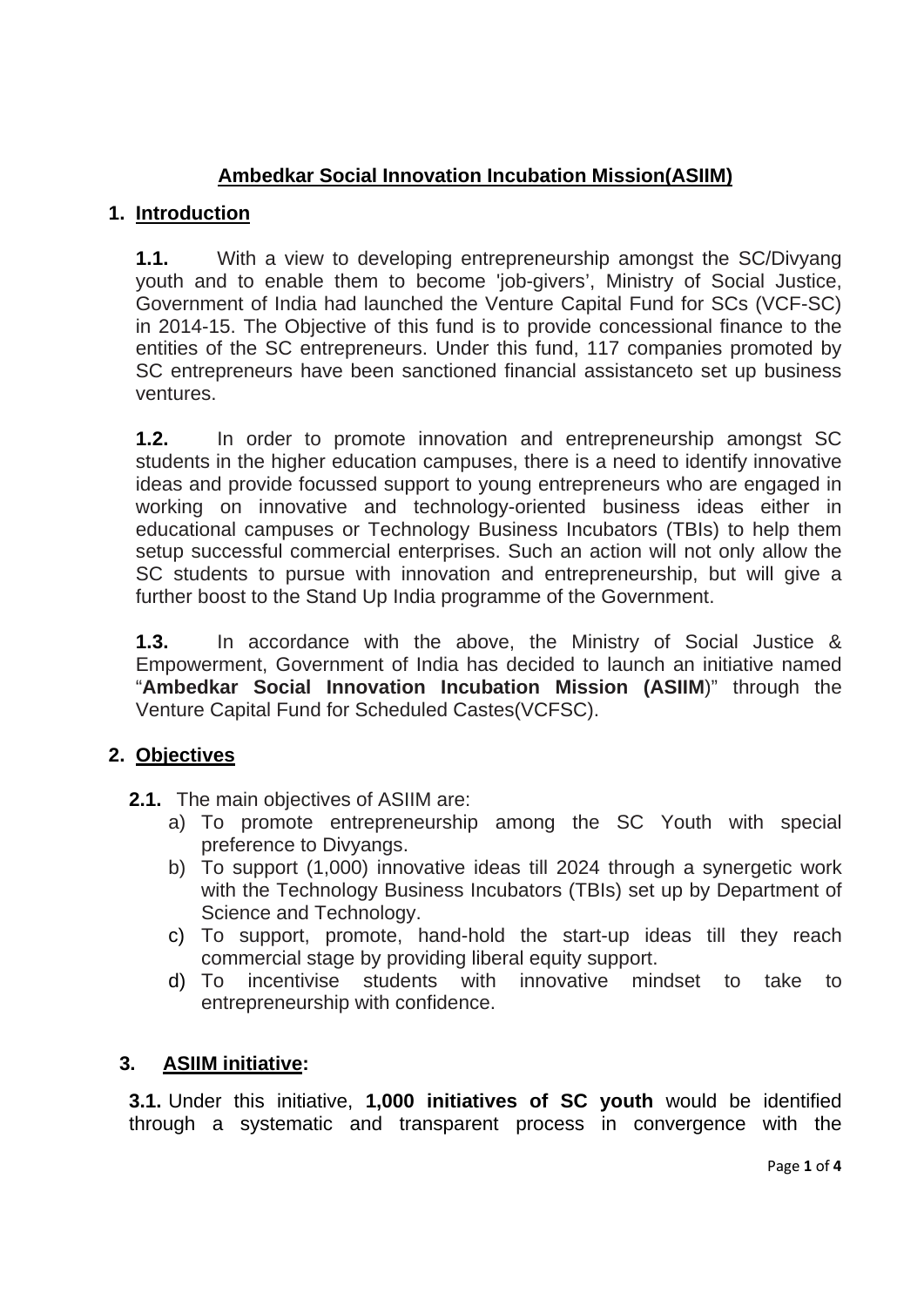Technology Business Incubators and would fund them **up to Rs. 30 lakhs in a three year period as equity**. The purpose is to encourage the innovative students to take to innovation and entrepreneurship without seeking jobs.

**3.2. Eligibility:** The following SC/Divyang youth would be eligible for support under ASIIM:

- a) Youth who have been identified by the TBIs being promoted by Department of Science & Technology.
- b) Youth who are identified for incubation by reputed private TBIs.
- c) Students who have been awarded under the Smart India Hackathon or Smart India Hardware Hackathon being conducted by Ministry of Education.
- d) Innovative ideas focusing on the socio-economic development of the society identified in the TBIs.
- e) Start-ups nominated and supported by corporates through CSR funds.

**3.3. Search process:** To indentify the potential entrepreneurs TBIs, setup under the aegis of DST, shall be contacted and informed to recommend the potential young SC entrepreneurs for availing assistance from VCFSC to pursue their innovative ideas. In addition to TBIs other Technology and Management Schools shall also be contacted and informed for the purpose to recommend the potential young entrepreneurs working in their Incubation Centres.

Further to motivate SC youth to avail support under ASIIMwide publicity calling for interest from the eligible candidates will be undertaken in the following manner at least two times a year:

- a) Publicity through social media, television and Radio Advertisements;
- b) Reach out to students in all the higher education campuses;
- c) Working with the Industry clusters & Associations,
- d) Interaction with various Technology and Management Schools;

### **3.4. Selection process:**

- a) The start-up ideas presented by SC/Divyang students which are selected by the TBIs will be automatically selected for incubation.
- b) Other applications/proposals received from various Scheduled Castes and Divyang Start Ups will be taken up as per the guidelines of the fund.

**3.5. Provision of Equity support:** The identified innovative ideas from SC students in the TBIs would be provided equity assistance under the revised dispensation of the VCF-SC scheme up to Rs. 30 lakhs over a period of 3 years as per the **Annexure-1**, subject to satisfactory evaluation of the progress by the concerned TBI's. During the incubation period of 3 years, the entrepreneurs shall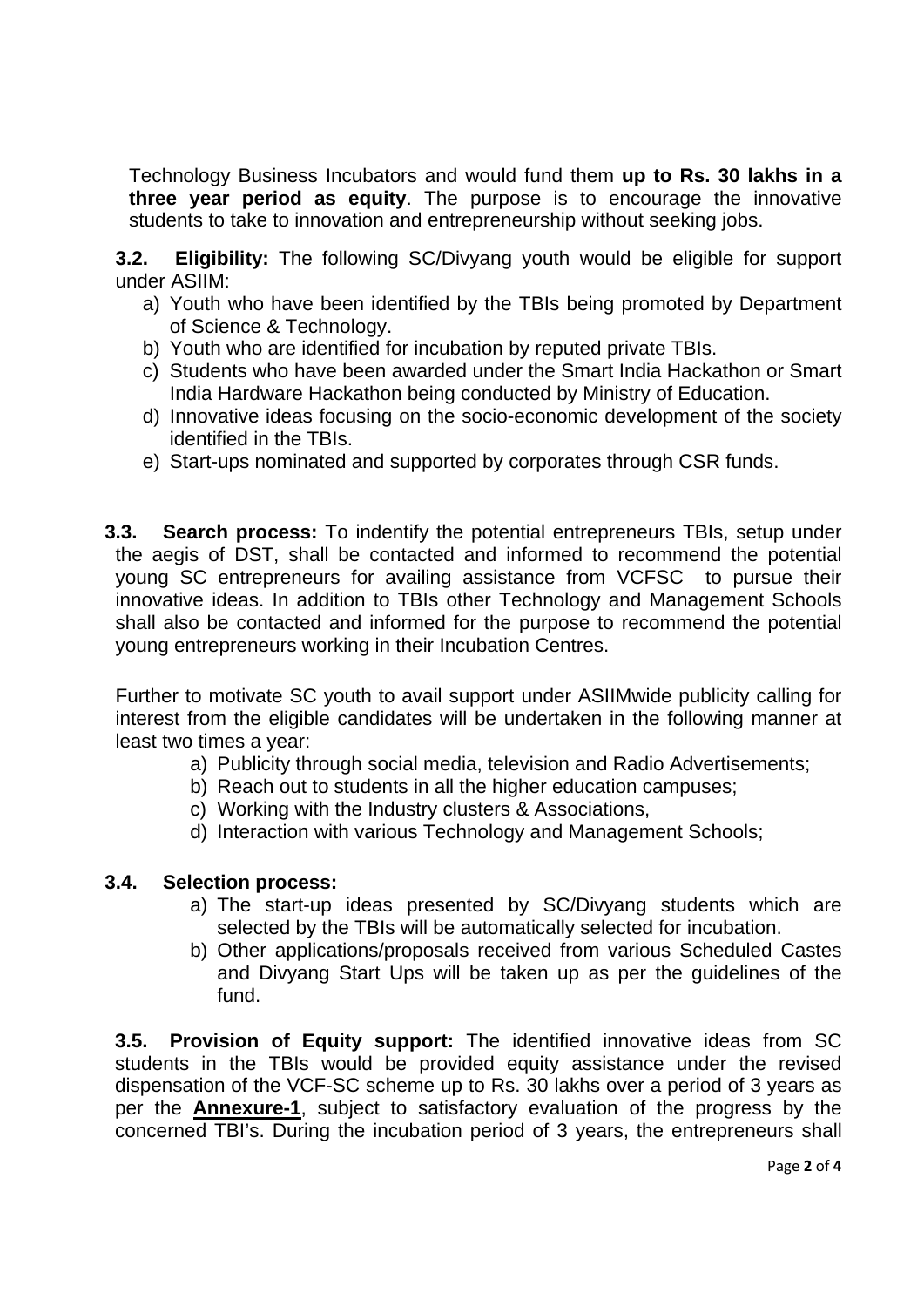not be insisted for any financial contribution except the expenses required for forming a company which would be borne by the entrepreneurs or TBIs.Financial assistance to these initiatives shall be released to the entities promoted by these young SC entrepreneurs.

### **4. Budgeting**

 The ASIIM would be funded from MSJE's scheme of Venture Capital Fund for SC entrepreneurs as per the details in **Annexure 2**. In order to meet the administrative and managerial costs and expenses required for implementation of ASIIM initiative which shall include releasing advertisement, marketing arrangements, etc. an annual admin cost of 0.50% of the VCF-SC fund corpus shall be utilised.

\*\*\*\*